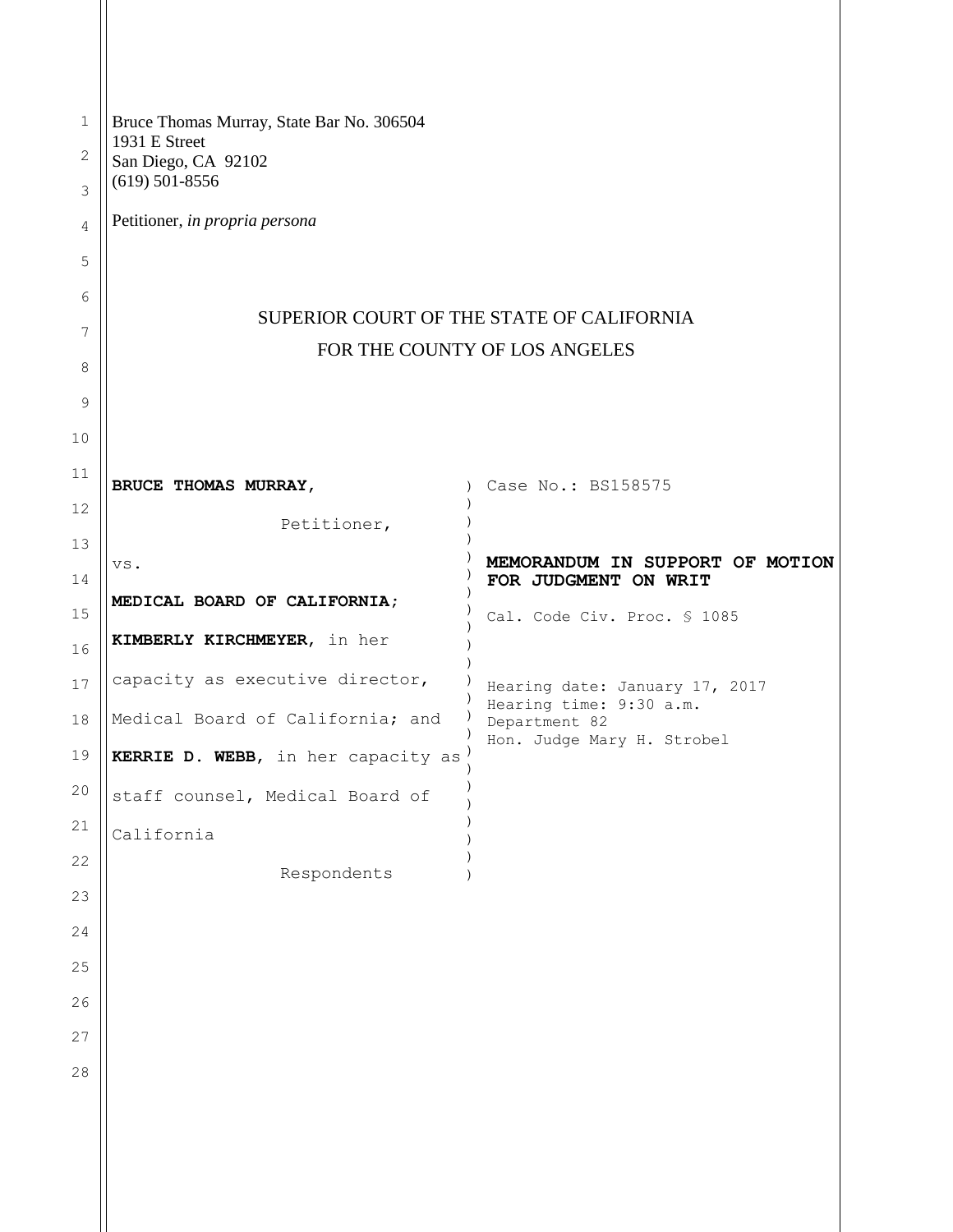| $\mathbf{1}$ |                                                                                                                                                                                      |
|--------------|--------------------------------------------------------------------------------------------------------------------------------------------------------------------------------------|
| 2<br>3       | <b>Table of Contents</b>                                                                                                                                                             |
| 4            |                                                                                                                                                                                      |
| 5            |                                                                                                                                                                                      |
| 6            |                                                                                                                                                                                      |
| 7            |                                                                                                                                                                                      |
| 8            |                                                                                                                                                                                      |
| 9            |                                                                                                                                                                                      |
|              |                                                                                                                                                                                      |
| 10           |                                                                                                                                                                                      |
| 11           | (1) The court should compel the Medical Board to release all information in its possession                                                                                           |
| 12           | regarding the death of Audrey B. Murray (including information that would otherwise be<br>contained in reports filed pursuant to Cal. Bus. & Prof. Code § 2240 and 16 C.C.R. 1356.4) |
| 13           | because this information is not properly privileged to Respondents or exempt from                                                                                                    |
| 14           |                                                                                                                                                                                      |
| 15           | (2) The court should weigh all of the information sought by petitioner under the balancing                                                                                           |
| 16           | test for a qualified privilege set forth in Cal. Evid. Code § 1040, because respondents are not                                                                                      |
| 17           | (3) To the extent that any of the information in the Respondents' possession is legitimately                                                                                         |
| 18           | privileged to them, this information should be segregated, and the remaining information                                                                                             |
| 19           |                                                                                                                                                                                      |
| 20           | (4) The court should compel the Medical Board to release the information sought by                                                                                                   |
| 21           | Petitioner in the spirit of the State Constitution, i.e., to provide access to "the people's                                                                                         |
| 22           | (5) The court should compel the Medical Board to release the information sought by                                                                                                   |
| 23           | Petitioner as a matter of public policy with respect to the Medical Practice Act, the                                                                                                |
| 24           | California Public Records Act, the California Evidence Code, and the California State                                                                                                |
| 25           |                                                                                                                                                                                      |
| 26           |                                                                                                                                                                                      |
| 27           |                                                                                                                                                                                      |
|              |                                                                                                                                                                                      |
| 28           |                                                                                                                                                                                      |
|              | MURRAY V. MEDICAL BOARD OF CALIFORNIA, ET AL. - i                                                                                                                                    |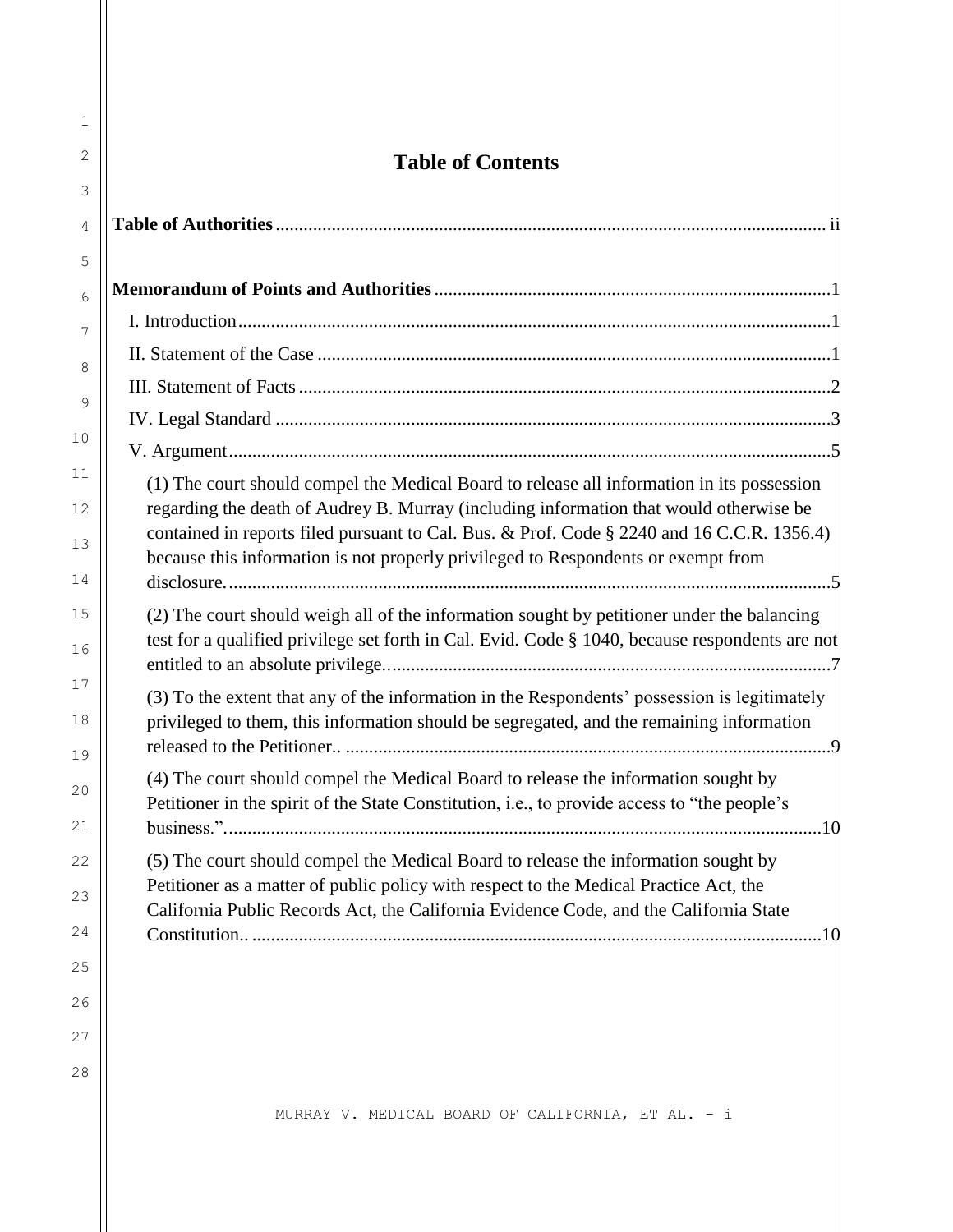### **TABLE OF AUTHORITIES**

| 3                             | <b>Cases</b>                                                                                                            |
|-------------------------------|-------------------------------------------------------------------------------------------------------------------------|
| 4                             |                                                                                                                         |
| 5                             |                                                                                                                         |
| 6                             | Shapell Industries, Inc. v. Governing Board, 1 Cal.App.4th 218 (1991)  4                                                |
| $\overline{7}$<br>8           | Shepherd v. Super. Court, 17 Cal. 3d 107, 113 (1976) $\ldots \ldots \ldots \ldots \ldots \ldots \ldots \ldots \, 8$ , 9 |
| 9                             |                                                                                                                         |
| O                             | Yamaha Corp. of Am. v. State Bd. of Equalization, 19 Cal. 4th 1 (1998) 4, 5                                             |
| $\mathbf 1$<br>$\overline{2}$ | <b>Statutes</b>                                                                                                         |
| 3                             |                                                                                                                         |
|                               |                                                                                                                         |
| 4                             |                                                                                                                         |
| 5                             |                                                                                                                         |
| 6                             |                                                                                                                         |
|                               |                                                                                                                         |
| 8                             |                                                                                                                         |
| 9                             |                                                                                                                         |
| D                             |                                                                                                                         |
|                               |                                                                                                                         |
| $\mathcal{L}$                 | <b>Law Journals</b>                                                                                                     |
| 3                             |                                                                                                                         |
| 4                             |                                                                                                                         |
| 5                             | <b>Constitutional Provisions</b>                                                                                        |
| 6                             |                                                                                                                         |
| $\overline{7}$                |                                                                                                                         |
| 8                             |                                                                                                                         |
|                               | MURRAY V. MEDICAL BOARD OF CALIFORNIA, ET AL. - ii                                                                      |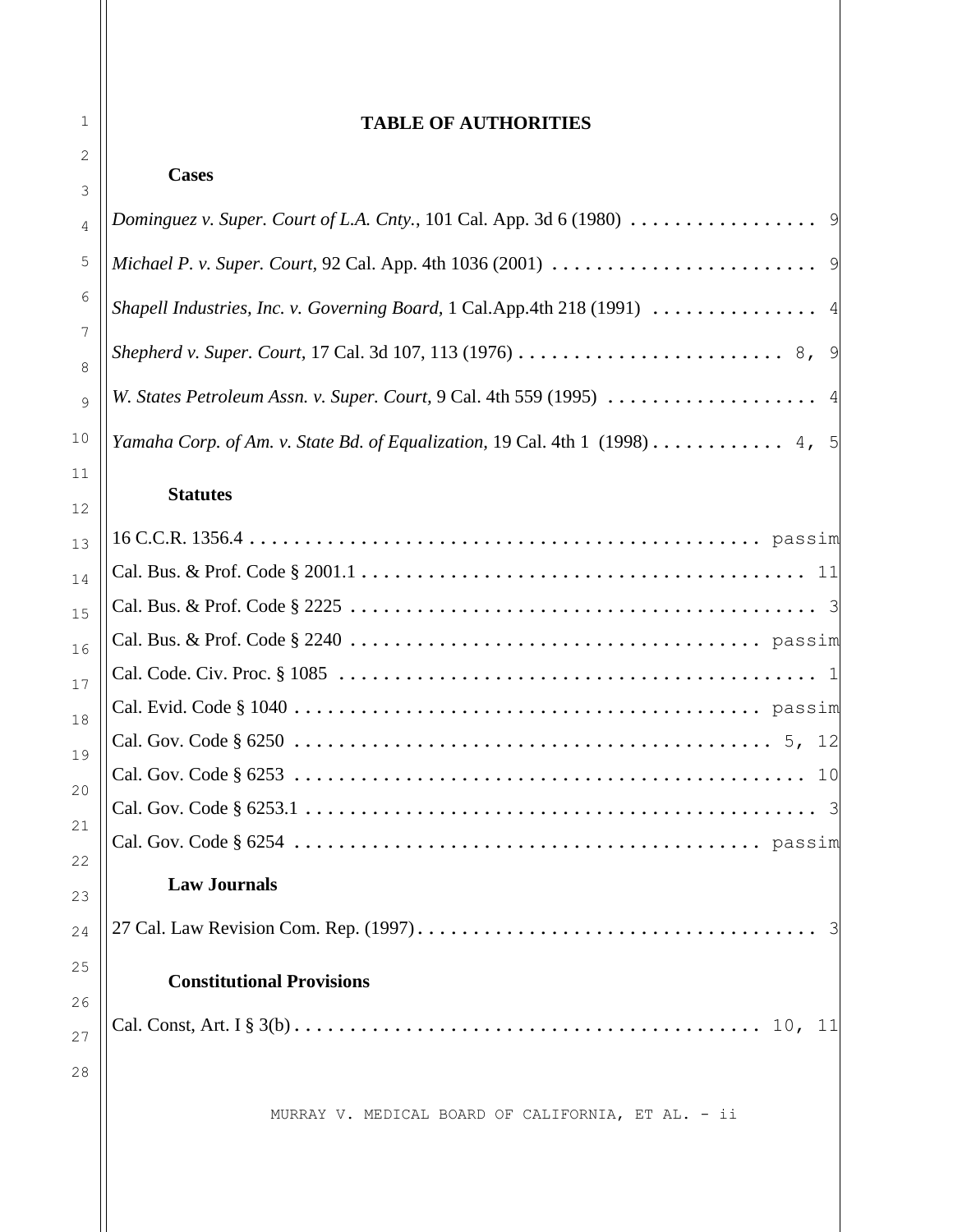### **I. INTRODUCTION**

Petitioner Bruce Thomas Murray respectfully asks this court to issue a writ of mandate, pursuant to Cal. Code Civ. Proc. § 1085, commanding the Respondents to release all information in their possession regarding Audrey Bevan Murray's medical condition, treatment, and the circumstances and cause(s) of her death. Such information includes, but is not limited to, facts, statements, analyses and conclusions contained in Medical Board of California investigation No. 800 2014 005263 regarding the death of Audrey B. Murray.

Respondents rejected Petitioner's repeated requests for this information based on their unsupported interpretations of Cal. Gov. Code § 6254 (Records exempt from disclosure requirements) and Cal. Evid. Code § 1040 (Privilege for official information) (Am. Pet., Exh. 9). Case law strongly supports the contrary interpretation of these laws. As the case record will show, in situations involving death, the court weighs decidedly in favor of releasing information to interested parties, while weighing against government agencies that seek to conceal and withhold such information. (See page 9 below.) This memorandum will analyze the applicable statutes and the case law to demonstrate why the Medical Board's interpretation and application of law is incorrect, prejudicial to the Petitioner, and contrary to the public interest.

Therefore, Petitioner asks this Honorable Court to declare the correct meaning of the laws cited here, and apply those laws accordingly.

### **II. STATEMENT OF THE CASE**

1. On October 5, 2015, Bruce T. Murray filed a petition for writ of mandate under Cal. Code Civ. Proc. § 1085, seeking the release of information relating to the cause and circumstances of his mother's death. Petitioner also asked for declaratory and injunctive relief under and Cal. Gov. Code §6258.

2. On November 23, 2015, Respondents filed a demurrer to the petition. In addition to their legal points seeking the dismissal of Petitioner's case, Respondents' demurrer also included factual denials, claiming that specific records sought by petitioner did not exist. The records in question pertained to reports filed pursuant to Cal. Bus. & Prof. Code § 2240 (Report for Death of Patient) and 16 C.C.R. 1356.4) (Outpatient Surgery--Reporting of Death). However,

1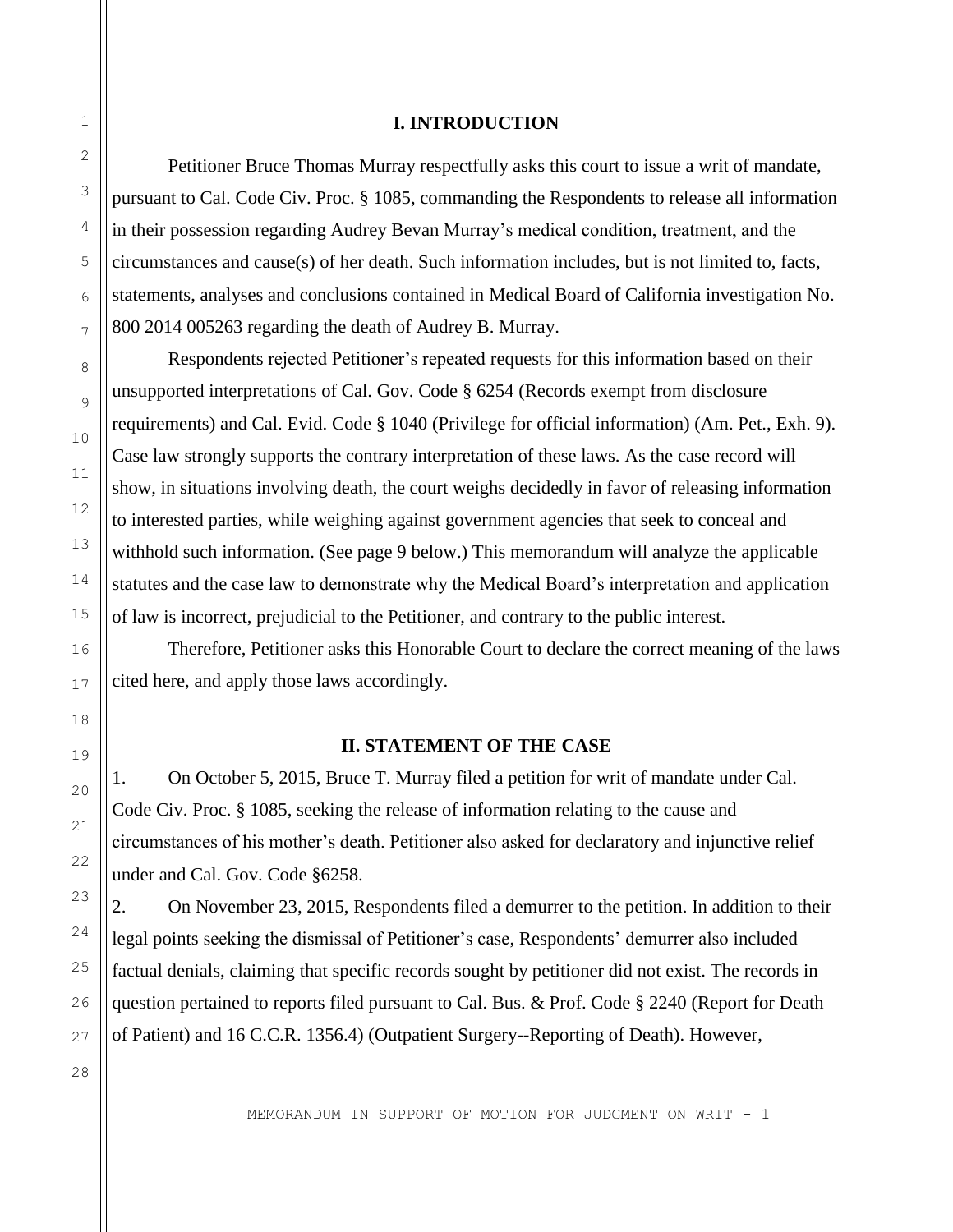1 Respondents did not deny possession of the underlying facts that would be included in such reports.

3. On January 2, 2016, Petitioner filed an amended petition.

4. On February. 8, 2016, Respondents demurred to the amended petition.

5. On April 14, 2016, Petitioner filed an opposition to Respondents' demurrer.

6. On May 3, 2016, this court overruled Respondents' demurrer in its entirety.

### **III. STATEMENT OF FACTS**

1. At approximately 8 a.m. June 4, 2013, Dr. James C. Matchison (med. license no. A00097926) performed a cardiac catheterization procedure on Petitioner's mother, Audrey Bevan Murray.

2. Due to complications during the procedure, the procedure was aborted.

3. At approximately 10 a.m. June 4, 2013, Mrs. Murray was admitted to the Torrance Memorial Medical Center Progressive Care Unit (PCU) for post-procedure recovery.

4. At approximately 11:30 a.m. June 5, 2013, Mrs. Murray was discharged from Torrance Memorial and into the care of her eldest son, William E. Murray, who brought her home.

5. After she arrived home, Mrs. Murray began experiencing severe pain in her chest and shoulder, and difficulty in breathing. As her pain and distress increased, William Murray called 911.

6. At approximately 3:30 p.m., Mrs. Murray was transported back to Torrance Memorial for emergency treatment.

7. At approximately 4 p.m. June 5, 2013, Audrey B. Murray, died in the emergency room at Torrance Memorial Medical Center.

8. On June 11, 2013, Petitioner spoke with Dr. Matchison over the phone, seeking an explanation for and the cause of his mother's death. The doctor provided none.

9. On May 15, 2014, Petitioner filed a complaint with the Medical Board, seeking an explanation for and cause of his mother's death. (Am. Pet., Exh. 1.)

10. On Feb. 10, 2015, Petitioner sent Kerrie Webb a letter requesting copies of reports filed under Cal. Bus. & Prof. Code § 2240 (Report for Death of Patient) and 16 C.C.R. § 1356.4 (Outpatient Surgery-Reporting of Death). Petitioner made this request pursuant to Cal. Gov.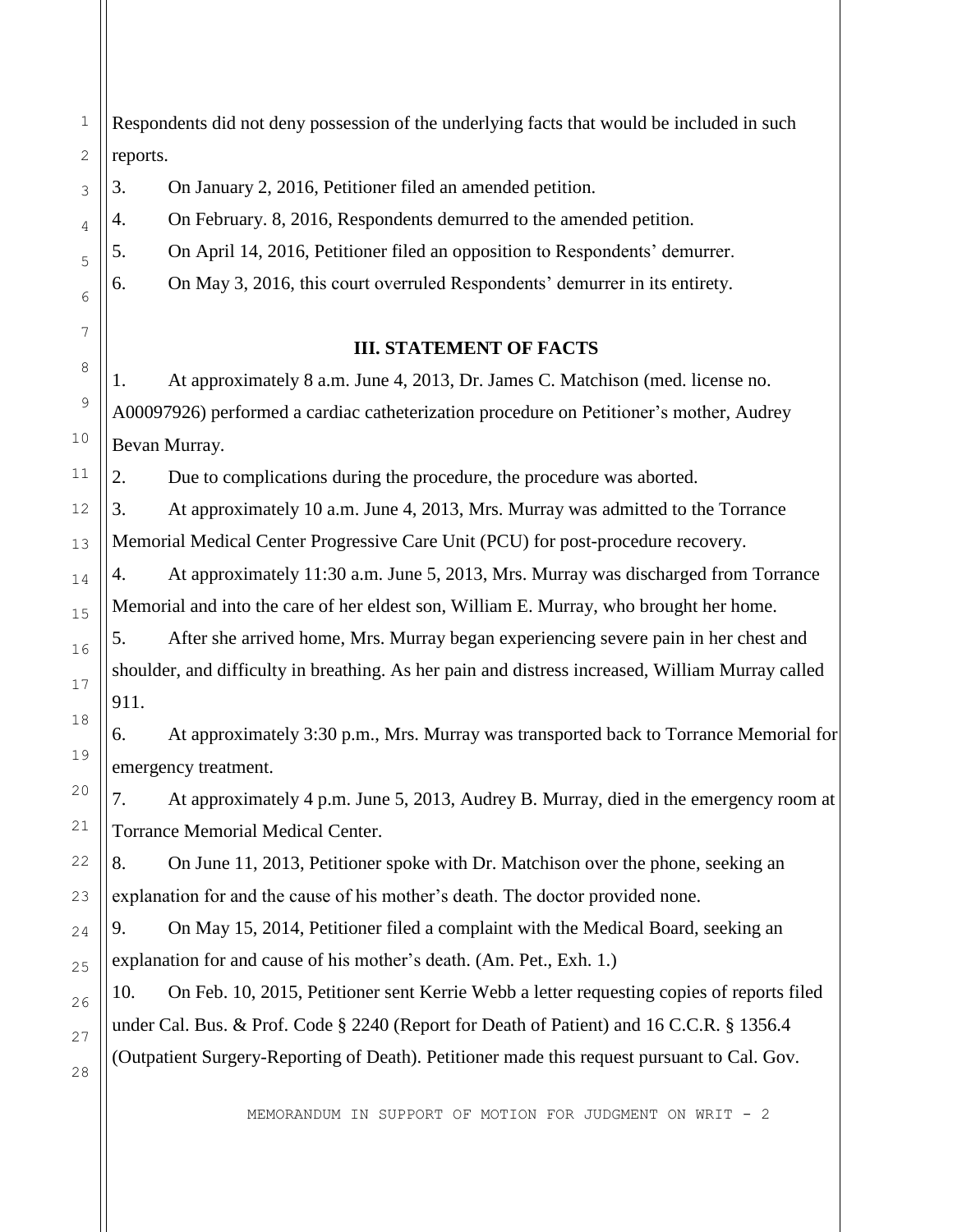Code § 6253.1 (Agency to assist in inspection of public record) and his status as the beneficiary of his mother, under Cal. Bus. & Prof. Code  $\S 2225(c)(1)$ . (Am. Pet., Exh. 8.)

11. In a letter dated Feb. 20, 2015, Webb denied Petitioner's request for these documents on three bases: (1) "Records of complaints to, and investigations conducted by, state licensing agencies are not subject to disclosure pursuant to government Code section 6254(f);" because, she asserted (2) "[r]eports for the death of a patient are treated as complaints to the Board, and will not be disclosed." Finally, (3) "[i]n addition, records of complaints and investigations of state licensing agencies are privileged under Evidence Code section 1040." (Am. Pet., Exh. 9.)

12. In her Feb. 20 letter, Respondent Webb did not cite any authority for her interpretations and applications of Cal. Gov. Code § 6254 and Cal. Evid. Code § 1040. Specifically, she provided no executive or common law authority for assigning an absolute privilege to the information sought by Petitioner, rather than the qualified privilege of § 1040(b)(2). Additionally, Webb cited no authority for treating the optional exemptions of § 6254 as a mandatory nondisclosure regime.

13. In a document dated April 14, 2015, the Medical Board provided Petitioner with its final report regarding case number 800 2014 005263. The final report contains six-sentences and 108 words. The final report does not state the bases for the Medical Board's conclusion, nor does it include any facts or analysis. Most critically, the final report does not provide any explanation for or the cause of Audrey Murray's death – the central issue of Petitioner's initial complaint to the board. (Am. Pet., Exh. 1.)

14. Any other relevant facts contained in the Amended Petition are incorporated by reference here.

#### **IV. STANDARD OF REVIEW**

Because the remaining issues in this case are legal rather than factual, independent judgment is the most appropriate standard of review.

"The standard for judicial review of agency interpretation of law is the independent judgment of the court, giving deference to the determination of the agency appropriate to the circumstances of the agency action." *Yamaha Corp. of Am. v. State Bd. of Equalization,* 19 Cal. 4th 1, 8, (1998) (Quoting from 27 Cal. Law Revision Com. Rep. (1997)).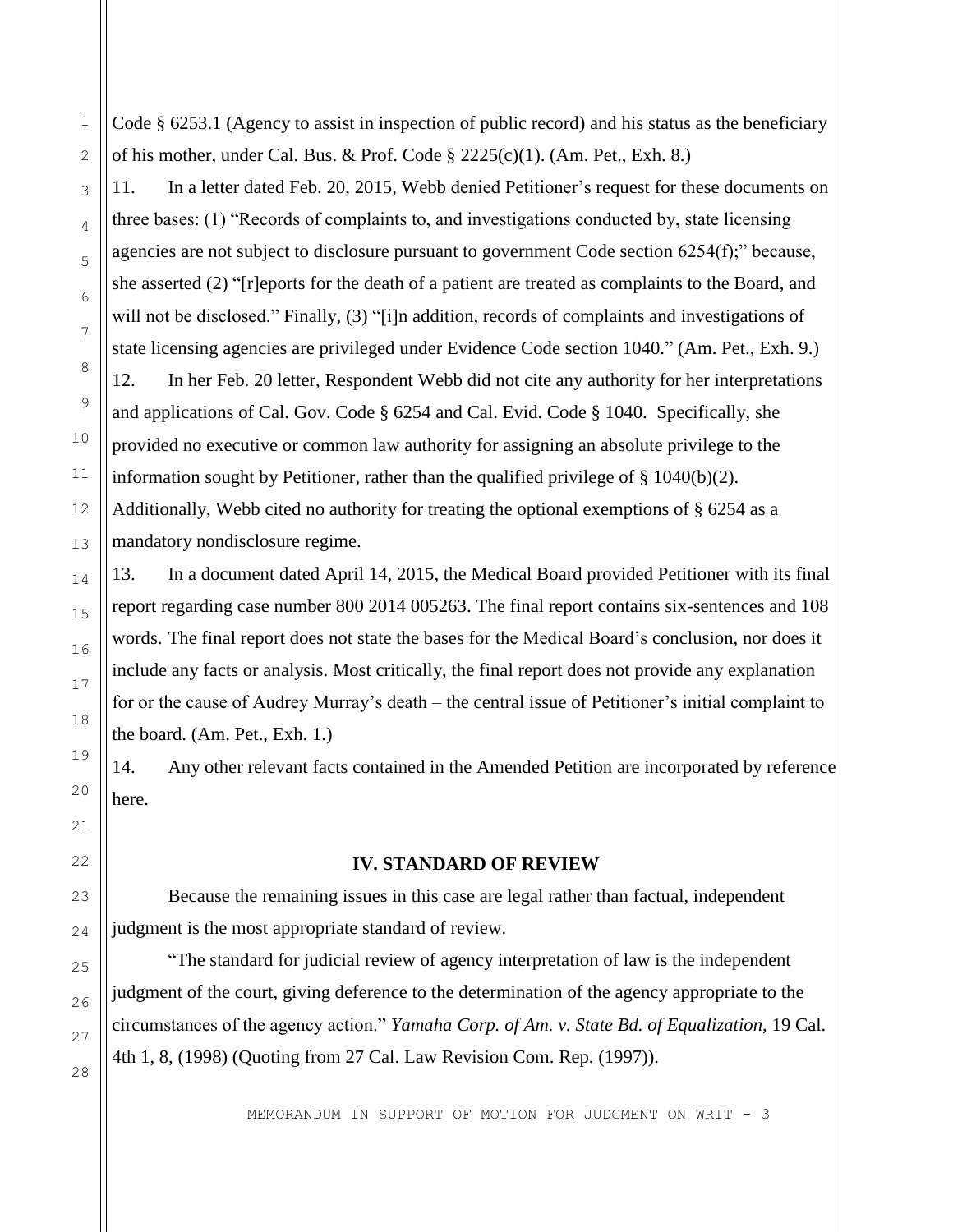Within the scope of independent judgment, the California Supreme Court has laid out a varying scale of deference the court should afford to administrative actions – with high deference given to agency-enabled quasi-legislative (law-making) actions; and a low level of deference given to agency interpretations of general law, i.e., law that is not specific to the agency, or law that does not govern the agency.

"Unlike quasi-legislative regulations adopted by an agency to which the Legislature has confided the power to 'make law,' and which, if authorized by the enabling legislation, bind this and other courts as firmly as statutes themselves, the binding power of an agency's interpretation of a statute or regulation is contextual: Its power to persuade is both circumstantial and dependent on the presence or absence of factors that support the merit of the interpretation." *Id.*  at 7.

"The appropriate degree of judicial scrutiny in any particular case is perhaps not susceptible of precise formulation, but lies somewhere along a continuum with nonreviewability at one end and independent judgment at the other. [Citation] Quasi-legislative administrative decisions are properly placed at that point of the continuum at which judicial review is more deferential; ministerial and informal actions do not merit such deference, and therefore lie toward the opposite end of the continuum." *W. States Petroleum Assn. v. Super. Court,* 9 Cal. 4th 559, 575-76 (1995) (Mosk, J, quoting from *Shapell Industries, Inc. v. Governing Board,* 1 Cal.App.4th 218, 232 (1991)).

Here, the Medical Board's administrative actions rest primarily on its interpretations and applications of the California Evidence Code, section § 1040; and the California Public Records Act (Cal. Gov. Code § 6250 et seq.). The Evidence Code is broadly applicable and entirely nonspecific to the Medical Board; and the Public Records Act binds the Medical Board as "any other state or local agency (Cal. Gov. Code § 6254(f))." Since the Public Records Act is generally applicable to any state agency, the Medical Board cannot be said to possess the "special familiarity with satellite legal and regulatory issues" that it would from its own enabling legislation, quasi-legislation, or the Business & Professions Code. *Yamaha,* 19 Cal. 4th at 11. As that court noted, "An important corollary of agency interpretations, however, is their diminished power to bind. Because an interpretation is an agency's legal opinion, however 'expert,' rather

28

MEMORANDUM IN SUPPORT OF MOTION FOR JUDGMENT ON WRIT - 4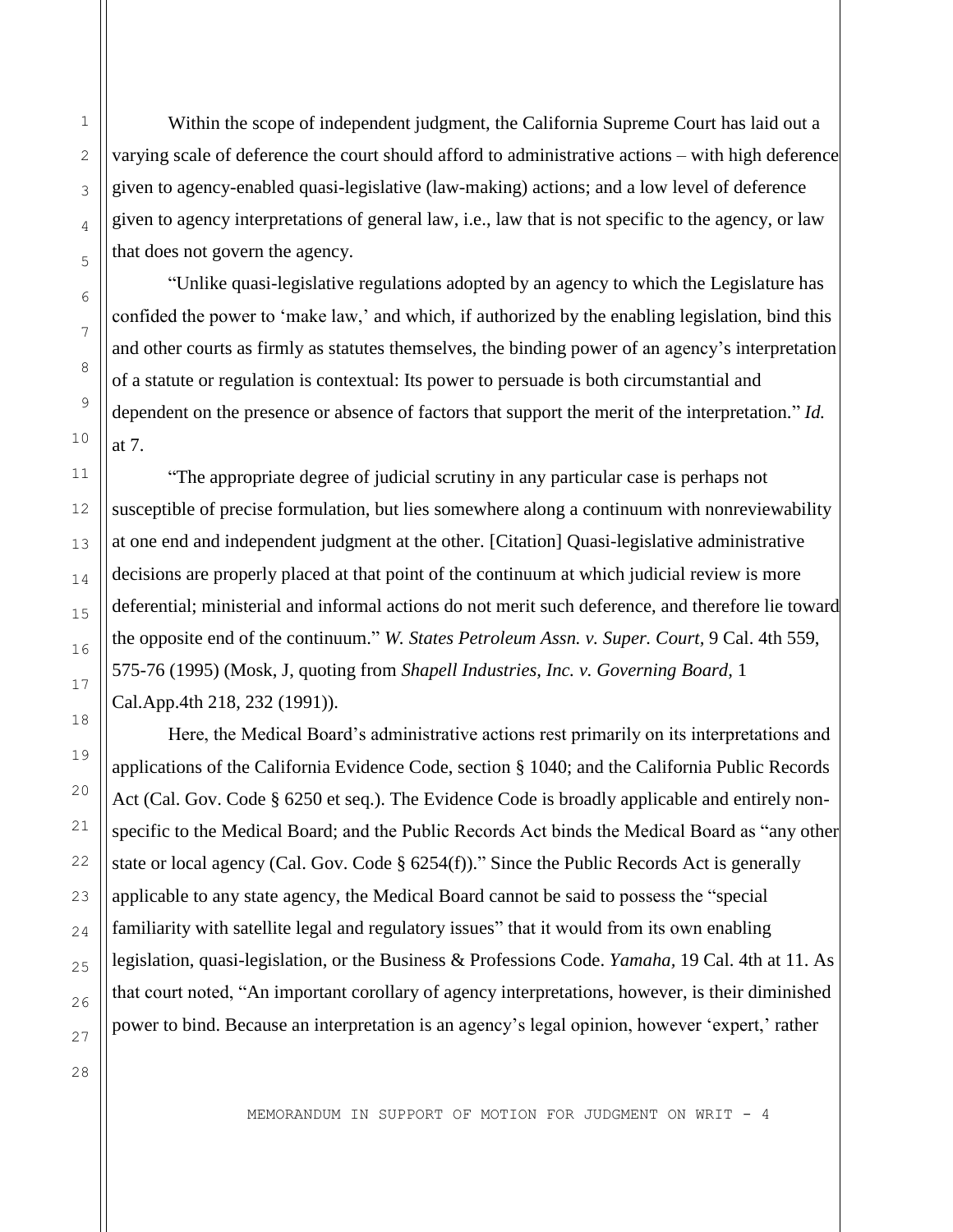than the exercise of a delegated legislative power to make law, it commands a commensurably lesser degree of judicial deference." *Id.*

Accordingly here, the Medical Board's interpretations of the Evidence Code and the Public Records Act should be independently judged at the low end of the deference scale.

#### **V. ARGUMENT**

# **(1) THE COURT SHOULD COMPEL THE MEDICAL BOARD TO RELEASE ALL INFORMATION IN ITS POSSESSION REGARDING THE DEATH OF AUDREY B. MURRAY (INCLUDING INFORMATION THAT WOULD OTHERWISE BE CONTAINED IN REPORTS FILED PURSUANT TO CAL. BUS. & PROF. CODE § 2240 AND 16 C.C.R. 1356.4) BECAUSE THIS INFORMATION IS NOT PROPERLY PRIVILEGED TO RESPONDENTS OR EXEMPT FROM DISCLOSURE.**

In her three-pronged rejection of Petitioner's request for information regarding the death of his mother, Respondent Webb justified withholding Petitioner's requests for information by (1) claiming such information is exempt from disclosure under Cal. Gov. Code § 6254(f), because, (2) she asserted, "[r]eports for the death of a patient are treated as complaints to the Board, and will not be disclosed." (Am. Pet., Exh. 9.) (The third prong of Webb's justification, the claim of privilege under Cal. Evid. Code § 1040, will be analyzed in the second argument below.)

As is discussed at length in the Amended Petition, incorporated by reference here, Respondent Webb's bases for denying Petitioner's request for information are erroneous, and therefore should be afforded no deference. By calling the reports requested by Petitioner "complaints to the Board," Respondent Webb illicitly places these documents under the ambit the exemption described in Cal. Gov. Code  $\S$  6254(f). Contrary to this interpretation, nothing in the language of Cal. Gov. Code § 6254 states that reports for the death of a patient "are treated" as complaints to the Board – and thus exempt from disclosure. Nor do Cal. Bus. & Prof. Code § 2240 or 16 C.C.R. 1356.4 contain any statutory language or annotations indicating that information filed under them constitutes a "complaint" that is exempt from disclosure.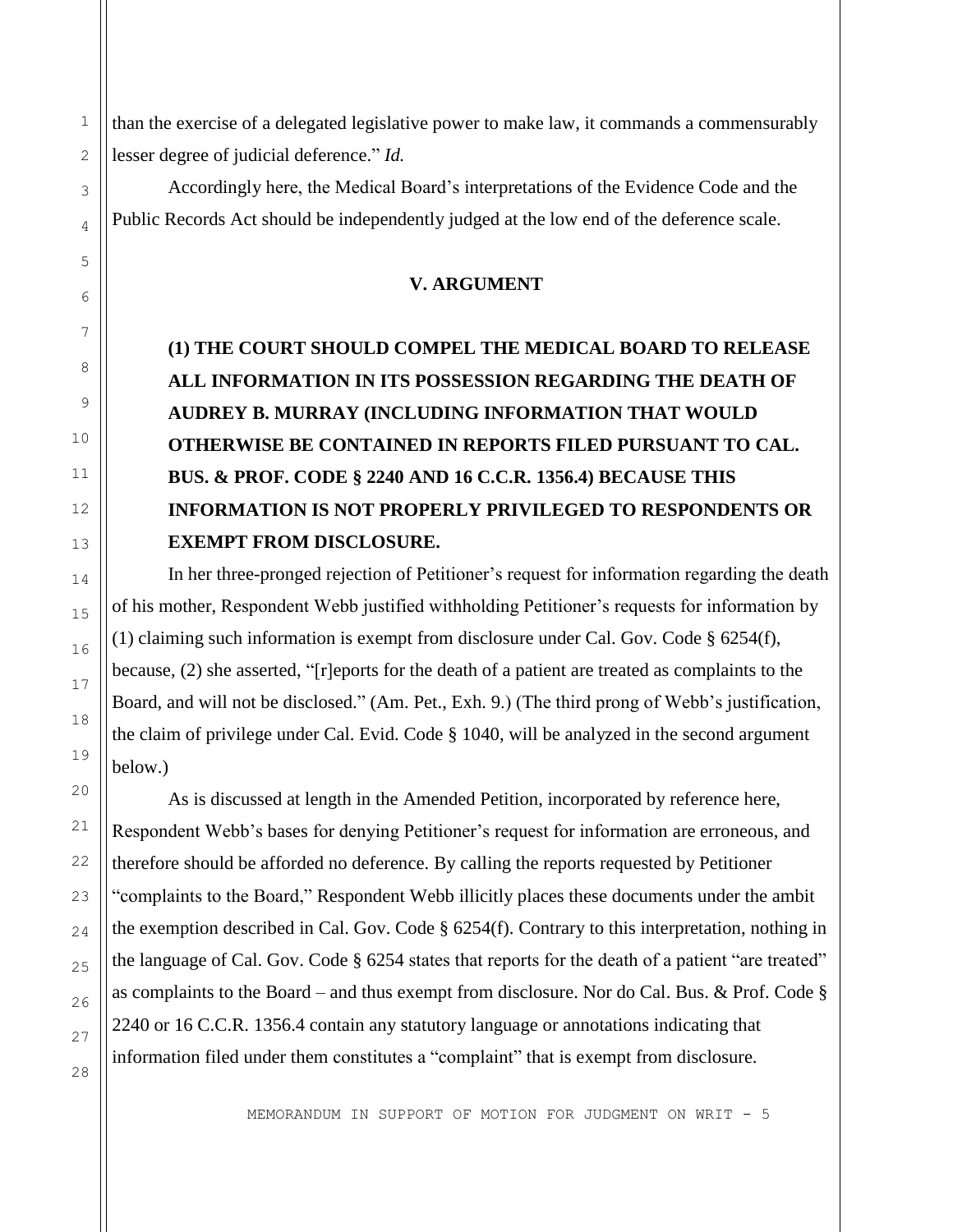Respondents fail to cite any authority indicating who, how or why such reports "are treated" as complaints to the board, and thus falling under the exemption of Cal. Gov. Code § 6254(f). The case history is lacking any instance of a court "treating" such documents as complaints to the Board, and thus, exempt from disclosure. Respondents' claim of exemption finds no support in the case record, and therefore it should not be allowed to stand in this case.

Furthermore, as analyzed in the Amended Petition, it strains logic to call reports for the death of a patient "complaints to the board." When a medical doctor files a report under Cal. Bus. & Prof. Code § 2240 and 16 C.C.R. 1356.4, he does so out of a statutorily mandated duty, not because he or she is "complaining" about anything to the Board. And certainly by filing such reports, a doctor cannot logically be said to be "complaining" about himself, or even more farfetched, complaining about his patient. Respondents' "treatment" of these laws is self-serving legal fiction, which should be afforded no deference by this court.

In its demurrers, the Medical Board denied the existence the particular records sought by petitioner, Cal. Bus. & Prof. Code § 2240 (Report for Death of Patient) and 16 C.C.R. 1356.4 (Outpatient Surgery–Reporting of Death), which Petitioner believed were filed by Dr. James Matchison regarding the death of Audrey B. Murray. Regardless of whether or not these particular records exist, the Medical Board has never denied possession of **the underlying information** that would be contained in these reports, including but not limited to "the circumstances of the patient's death." 16 C.C.R. 1356.4(c).

At this point, whether or not these particular documents exist is irrelevant; it is **the underlying information** that counts. Respondents do not deny possession of the underlying information. Indeed, if the Medical Board did conduct an investigation into Dr. James Matchison's treatment of Petitioner's mother, as the Medical Board claims, then it certainly should have garnered information as to "the circumstances of the patient's death," and such information would presumably include more than an empty conclusory statement, with no facts or analysis. (Am. Pet., Exh. 9.)

Therefore, the underlying information that would otherwise be contained reports filed pursuant to Cal. Bus. & Prof. Code § 2240 and 16 C.C.R. 1356.4 should be released to Petitioner, in addition to all other information in its possession regarding Audrey B. Murray's medical condition, treatment and death.

MEMORANDUM IN SUPPORT OF MOTION FOR JUDGMENT ON WRIT - 6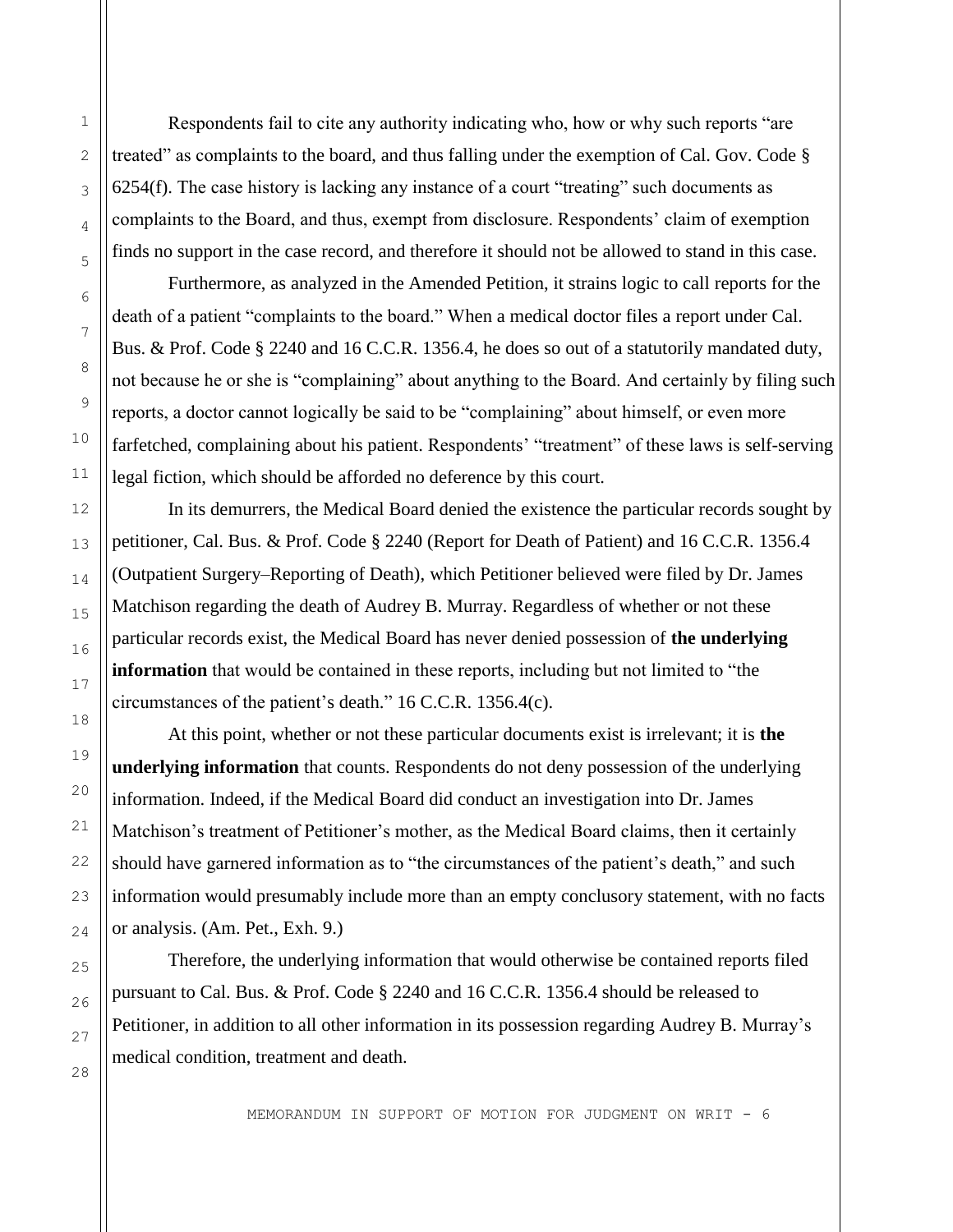# **(2) THE COURT SHOULD WEIGH ALL OF THE INFORMATION SOUGHT BY PETITIONER UNDER THE BALANCING TEST FOR A QUALIFIED PRIVILEGE SET FORTH IN CAL. EVID. CODE § 1040, BECAUSE RESPONDENTS ARE NOT ENTITLED TO AN ABSOLUTE PRIVILEGE.**

California Evidence Code section 1040 creates two tiers of privilege "official information … acquired in confidence by a public employee in the course of his or her duty": (1) an unqualified privilege, when "disclosure is forbidden by an act of the Congress of the United States or a statute of this state"; and (2) a qualified privilege for all other official information. *Id.*

The gateway question, in order to establish an absolute privilege, is whether the information sought for disclosure is prohibited by statute. The candidate here is Cal. Gov. Code § 6254, which states, "[T]his chapter **does not require** the disclosure of any of the following records … (f) Records of complaints to, or investigations conducted by, or … any investigatory or security files compiled by any other state or local agency for … licensing purposes." [Emphasis added.]

By the statute's plain language, it is clear that the exemption is permissive and not mandatory. The statute does not say, for example, "Records of investigations conducted by any state agency are privileged and must not be disclosed." The statute provides no such blanket exemption – as the Medical Board claims. Non-disclosure of such information, according to the statute, is optional and discretionary. But the Medical Board, in abusing its discretion, has misconstrued the law into affording it an absolute privilege; when instead, the qualified privilege is the most appropriate standard.

In the context of discovery disputes, the California Supreme Court has affirmed the application of a qualified privilege to exemptions under the Public Records Act. "Accordingly the provisions of Cal. Gov't Code § 6254 of the Government Code cannot serve as a basis of absolute privilege under Cal. Evid. Code  $\S$  1040 (b)(1), in circumstances such as those in the case at bench." *Shepherd v. Super. Court,* 17 Cal. 3d 107, 113 (1976). In the particular circumstances of that case, the respondent public agencies (police department and district attorney) refused the plaintiff's discovery requests, and the plaintiff sought motions to compel. The trial court denied the motions, but the Supreme Court remanded the case with a clarified analytical framework for the qualified privilege. *Id.* at 127-8.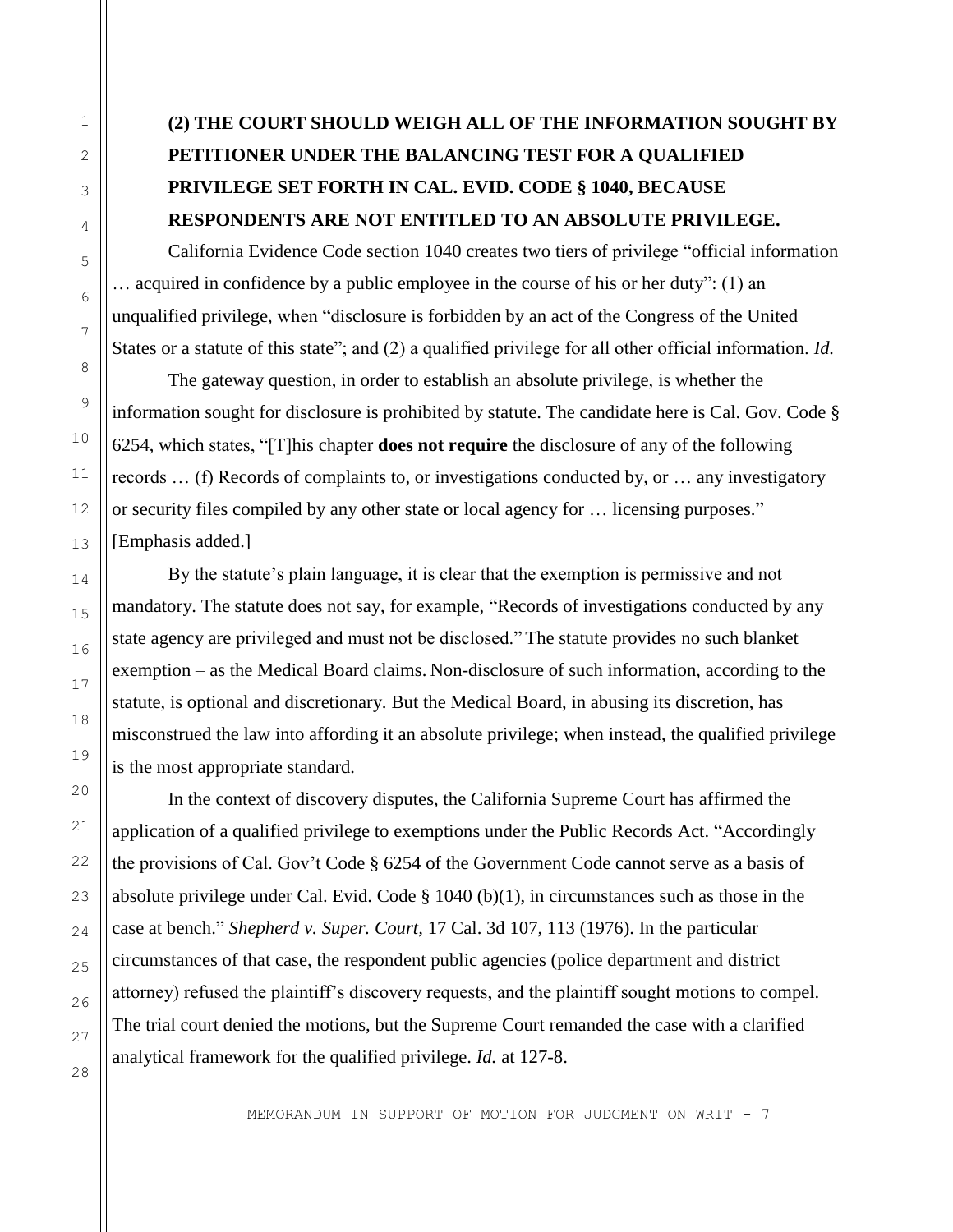In the present case, the Petitioner's action for a writ of mandate is analogous to a motion to compel or a subpoena *duces tecum,* as was the procedural situation in *Shepherd.* As such, the same rules of Cal. Evid. Code § 1040 apply. Thus, Medical Board is not entitled to an absolute privilege. Instead, it is appropriate to assess the information sought by Petitioner under the qualified privilege, and weigh it accordingly.

Cal. Evid. Code  $\S$  1040(b)(2) sets out a balancing test, in which the court determines whether "[d]isclosure of the information is against the public interest because there is a necessity for preserving the confidentiality of the information that outweighs the necessity for disclosure in the interest of justice." *Id.* Moreover, "[i]n determining whether disclosure of the information is against the public interest, **the interest of the public entity as a party in the outcome of the proceeding may not be considered**." *Id.* [Emphasis added.]

In weighing the public interest under  $\S 1040(b)(2)$ , when a death is involved, the court favors releasing information to citizens and individuals, rather than granting secrecy to public agencies and public officials. For example, in a wrongful death action against police officers, the California Supreme Court held that the respondent district attorney's claim of "public interest in secrecy … wholly fails"; and then the Court ordered a particularized balancing of each item of information sought by the petitioner – the mother of a 14-year-old boy who had been shot and killed by the police. *Shepherd,* Cal. 3d at 130. In a dependency action stemming from the death of a child under petitioner father's care, the appellate court vacated a decision granting the respondent police agencies' motion to quash petitioner's request for forensic reports compiled by those agencies. *Michael P. v. Super. Court,* 92 Cal. App. 4th 1036, 1048 (2001). In so doing, the court weighed strongly in favor of the petitioner father's interest in obtaining information gathered by public agencies. *Id.* In another wrongful death action against the police, the appellate court rejected the city's claim of blanket privilege to deny documents sought by the petitioner – the father of an 18-year-old man who had been shot and stabbed to death by a retired officer. *Dominguez v. Super. Court of L.A. Cnty.*, 101 Cal. App. 3d 6 (1980). In that case, the court noted that determination of the public interest required consideration of the consequences to the litigant of nondisclosure, as well as the importance of the information to the fair presentation of the litigant's case, the availability of the material to the litigant by other means, and the effectiveness and relative difficulty of such other means. *Id.* at 12.

MEMORANDUM IN SUPPORT OF MOTION FOR JUDGMENT ON WRIT - 8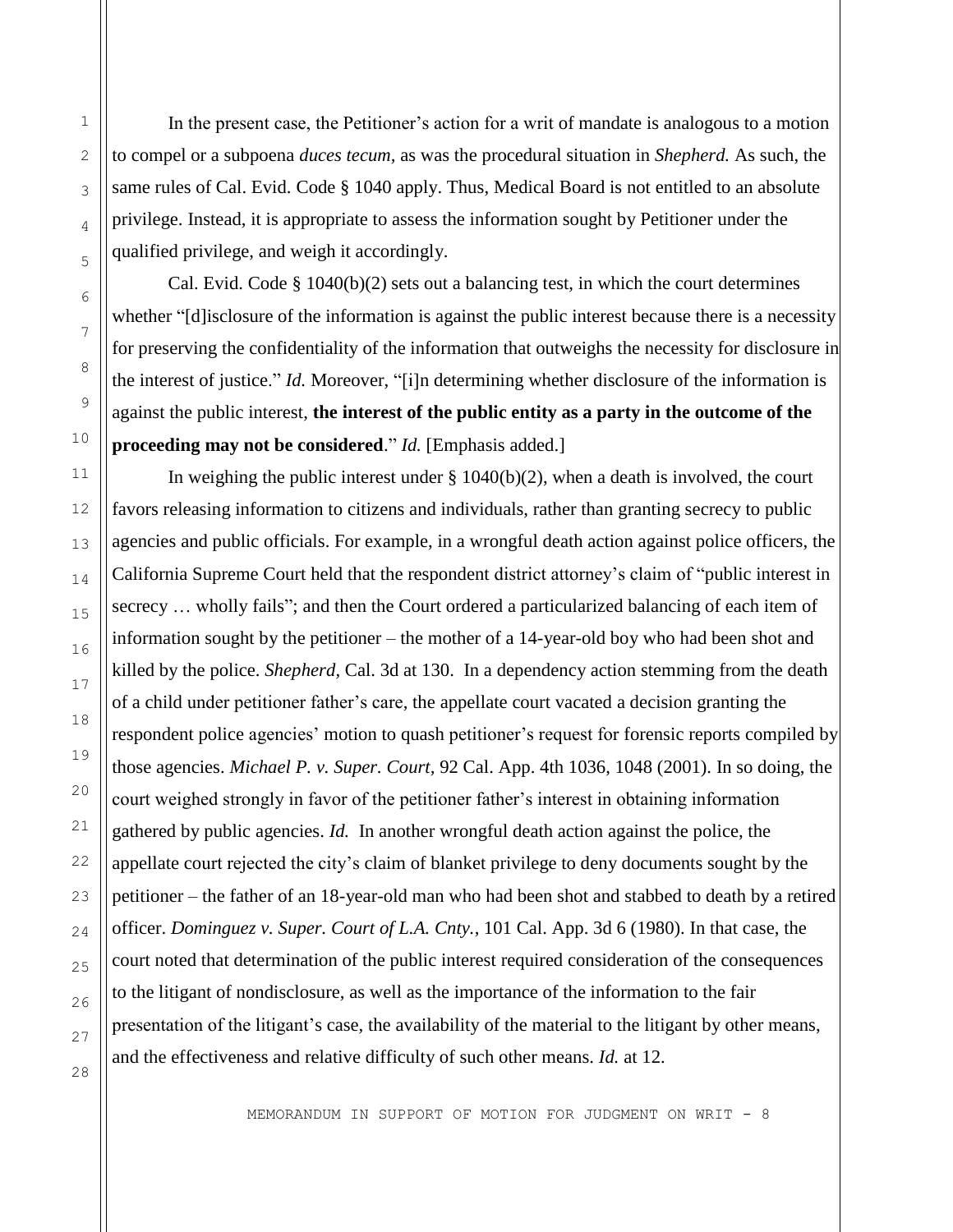Common to all of the cases quoted above is death – death by police shooting, death by allegedly negligent child care, and an alleged murder under the color of law. Similarly here, Petitioner's action for writ of mandate arises from a death – the death of Petitioner's mother following a routine outpatient medical procedure. Death is the worst possible outcome of surgery. But yet, Petitioner has received no explanation whatsoever for his mother's death from either the doctor or the Medical Board. Petitioner has no other means to obtain this information.

In light of the common law pattern favoring disclosure when a death is involved, Petitioner asks the court to weigh all of the information sought by Petitioner and release it to him.

# **(3) TO THE EXTENT THAT ANY OF THE INFORMATION IN THE RESPONDENTS' POSSESSION IS LEGITIMATELY PRIVILEGED TO THEM, THIS INFORMATION SHOULD BE SEGREGATED, AND THE REMAINING INFORMATION RELEASED TO THE PETITIONER.**

The California Public Records Act provides that, "[e]xcept with respect to public records exempt from disclosure by express provisions of law, each state or local agency, upon a request for a copy of records that reasonably describes an identifiable record or records, shall make the records promptly available … Any reasonably segregable portion of a record shall be available for inspection by any person requesting the record after deletion of the portions that are exempted by law." Cal. Gov. Code § 6253.

As analyzed above, Respondents improperly assigned themselves a blanket privilege and wrongly classified ALL the information sought by Petitioner as exempt under Cal. Gov. Code § 6254(f). In doing so, Respondents failed to identify and release "any reasonably segregable portion" of the records sought by Petitioner, as required by CPRA, and more broadly under the Evidence Code.

If the Medical Board conducted an investigation into Audrey Murray's medical treatment, as the Respondents claim, then the Medical Board necessarily possesses information regarding Audrey Murray's medical condition. This information is privileged to the Petitioner, Bruce Murray, as the beneficiary of his mother. This information is **not** privileged to the Medical Board.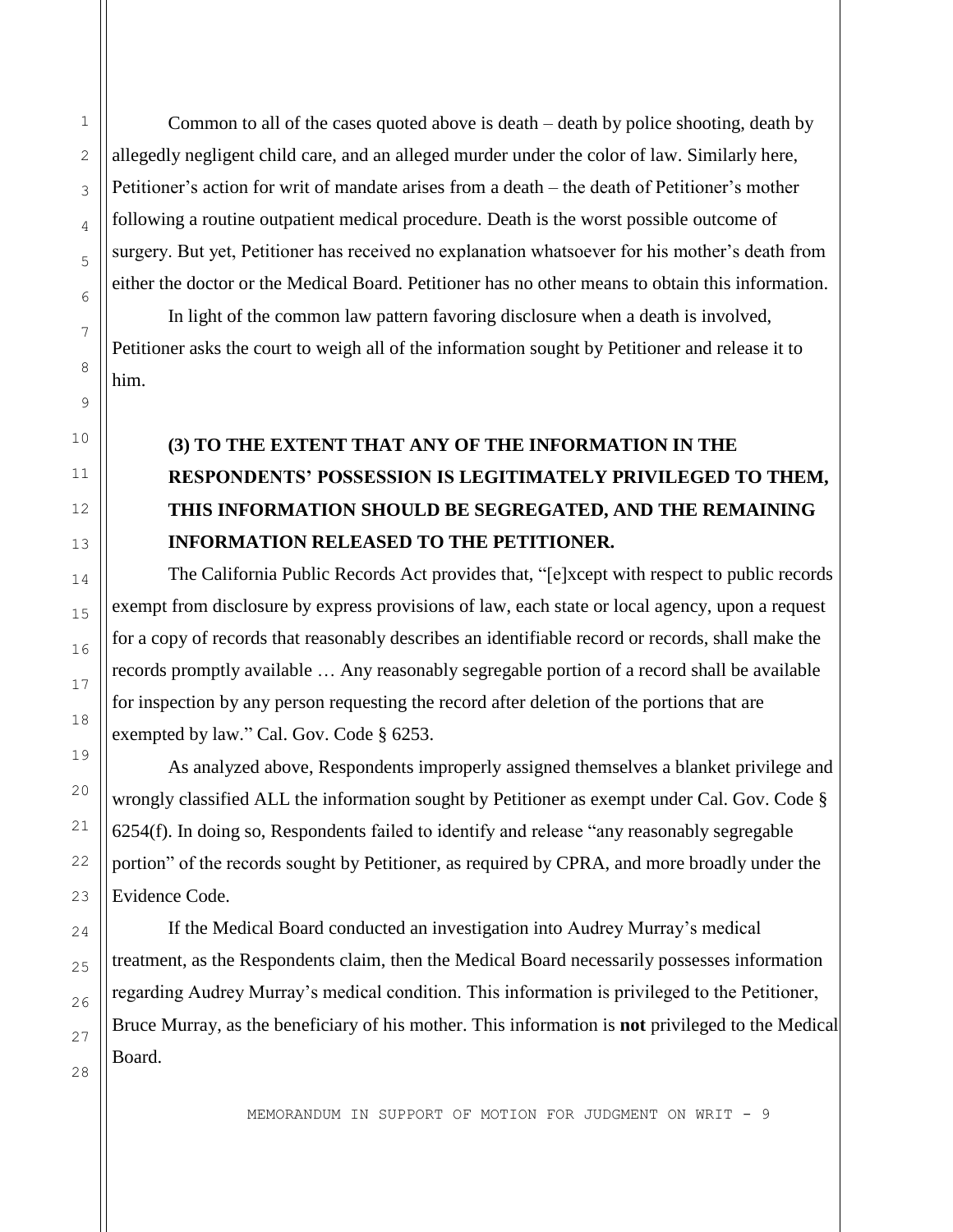The Medical Board may not assert a blanket privilege over all of the information in its possession without parsing information that is either public or privileged to the Petitioner. Therefore, the Respondents must be compelled to release this information.

## **(4) THE COURT SHOULD COMPEL THE MEDICAL BOARD TO RELEASE THE INFORMATION SOUGHT BY PETITIONER IN THE SPIRIT OF THE STATE CONSTITUTION, I.E., TO PROVIDE ACCESS TO 'THE PEOPLE'S BUSINESS.'**

Article I, Section 3(b) of the California Constitution provides that "the people have the right of access to information concerning the conduct of the people's business, and, therefore … the writings of public officials and agencies shall be open to public scrutiny." Cal. Const., Art. I § 3(b)*.*

The Medical Board's investigations of patient deaths are of vital importance to consumers and to the public health of the people of California. The issue is one of life and death. It is hard to imagine any other category of information more critical to "the people's business." Therefore, in the spirit of the state constitution, all nonprivileged portions of such investigations should rightly be made available to the public, and information that is privileged to the deceased should be made available to the beneficiaries.

In the spirit of the California state constitution, the Medical Board should be compelled to release the information the Petitioner seeks regarding the death of his mother.

**(5) THE COURT SHOULD COMPEL THE MEDICAL BOARD TO RELEASE THE INFORMATION SOUGHT BY PETITIONER AS A MATTER OF PUBLIC POLICY WITH RESPECT TO THE MEDICAL PRACTICE ACT, THE CALIFORNIA PUBLIC RECORDS ACT, THE CALIFORNIA EVIDENCE CODE, AND THE CALIFORNIA STATE CONSTITUTION.**

The public policy of this state, as enunciated in many sources, clearly favors openness, transparency and accountability.

The Business & Professions Code sets forth the priorities of the Medical Board: "Protection of the public shall be the highest priority for the Medical Board of California in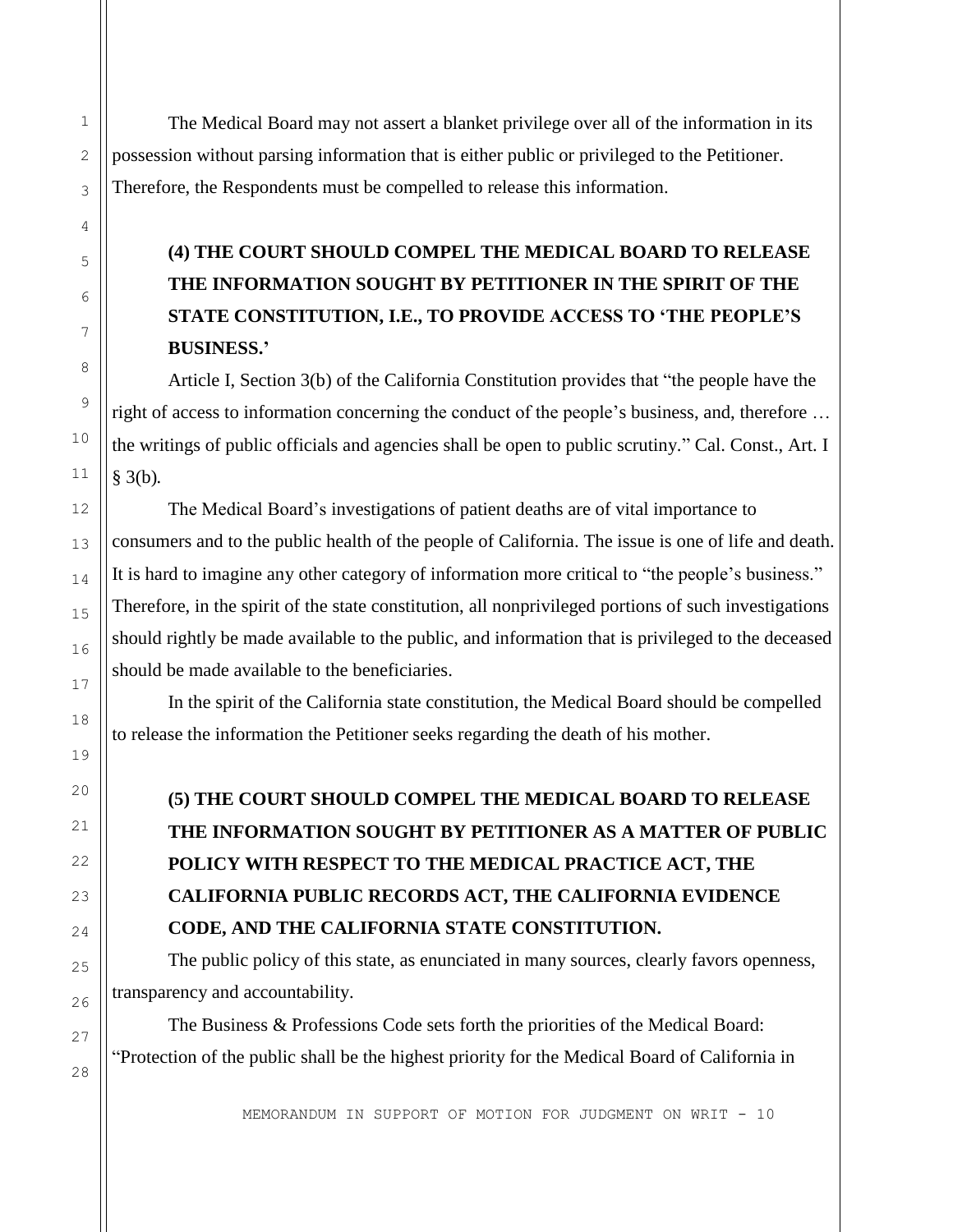exercising its licensing, regulatory, and disciplinary functions. Whenever the protection of the public is inconsistent with other interests sought to be promoted, the protection of the public shall be paramount." Cal. Bus. & Prof. Code § 2001.1. However, in this case, by liberally granting themselves a blanket exemption to the Public Records Act, the Respondents have put their own interests first rather than the public interest. Thus, the Medical Board has acted contrary to public policy and must be corrected.

In its own mission statement, the Medical Board fashions itself as the protector of consumers and the keeper of its section of the Business & Professions Code: "The mission of the Medical Board of California is to protect health care consumers through the proper licensing and regulation of physicians and surgeons and certain allied health care professions and through the vigorous, objective enforcement of the Medical Practice Act, and to promote access to quality medical care through the Board's licensing and regulatory functions." http://www.mbc.ca.gov. However in this case, by stonewalling the Petitioner, the Medical Board has made itself the adversary rather than the advocate of the consumer.

California Evidence Code, section 1040 states that "in determining whether disclosure of the information is against the public interest, the interest of the public entity as a party in the outcome of the proceeding may not be considered." However in this case, by cherry-picking portions of the Evidence Code that are most convenient to itself, the Medical Board makes itself the priority rather than the public.

The California Constitution states, "A statute, court rule, or other authority, including those in effect on the effective date of this subdivision, shall be broadly construed if it furthers the people's right of access, and narrowly construed if it limits the right of access." Cal. Const, Art. I § 3(b)(2). However, in this case, the Medical Board has done just the opposite: It has broadly construed the Evidence Code in order to limit the right of access, and it has narrowly construed the Medical Practice Act in order to classify and withhold broad categories of documents – totally absent any legislative intent to do so.

The California Public Records Act states, "In enacting this chapter, the Legislature, mindful of the right of individuals to privacy, finds and declares that access to information concerning the conduct of the people's business is a fundamental and necessary right of every person in this state." Cal. Gov. Code § 6250. However, in this case, the Medical Board has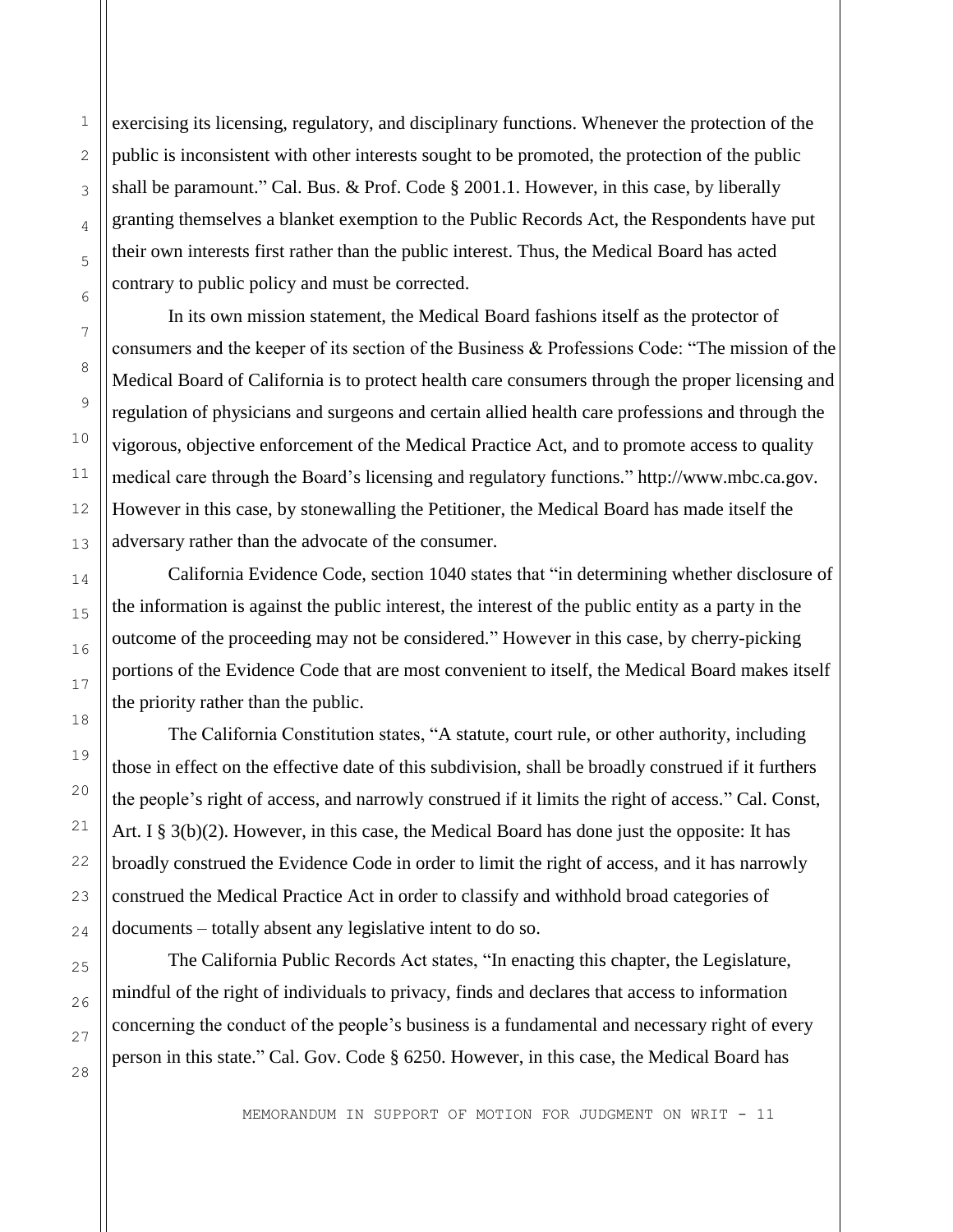treated access to information concerning the people's business as optional and discretionary rather than fundamental and necessary. Indeed, this case demonstrates that the Medical Board's practices are bureaucratically self-serving, and therefore contrary to law and public policy.

For all of the reasons stated above, Petitioner Bruce Thomas Murray respectfully asks this court to issue a writ of mandate, ordering the Medical Board to release all of the information in its possession regarding his mother's medical condition, treatment and death. The particularities of this request are as follows:

(i) All information, reports and statements acquired by the Medical Board regarding Audrey B. Murray's medical condition, treatment and death.

(ii) All documents contained in MBC file number 800 2014 005263 that contain information regarding the cause and circumstances Audrey B. Murray's death.

- (iii) All statements made to the Medical Board by Dr. James Matchison and any other third parties regarding Audrey B. Murray's medical condition, treatment and death.
- (iv) All of the underlying information that would otherwise be contained in a report filed with the Medical Board pursuant to Cal. Bus. & Prof. Code § 2240 and 16 C.C.R. 1356.4 regarding the death of Audrey Bevan Murray.
- (v) If any information in these documents is legitimately and lawfully privileged to someone other than Audrey B. Murray or her beneficiaries, or appropriately requires redaction or in camera inspection, Petitioner requests that the Medical Board produce an accompanying privilege log that (a) expressly makes the claim (b) with specificity and particularity; (c) states on whose behalf the Medical Board is asserting the privilege, and (d) describes the nature of the documents, communications, or tangible things not produced or disclosed – and does so in a manner that, without revealing information itself privileged or protected, will enable Petitioner to assess the claim.

Petitioner also prays for costs and fees, as so particularized in the Amended Petition, and for any other relief this Court deems just and proper.

MEMORANDUM IN SUPPORT OF MOTION FOR JUDGMENT ON WRIT - 12